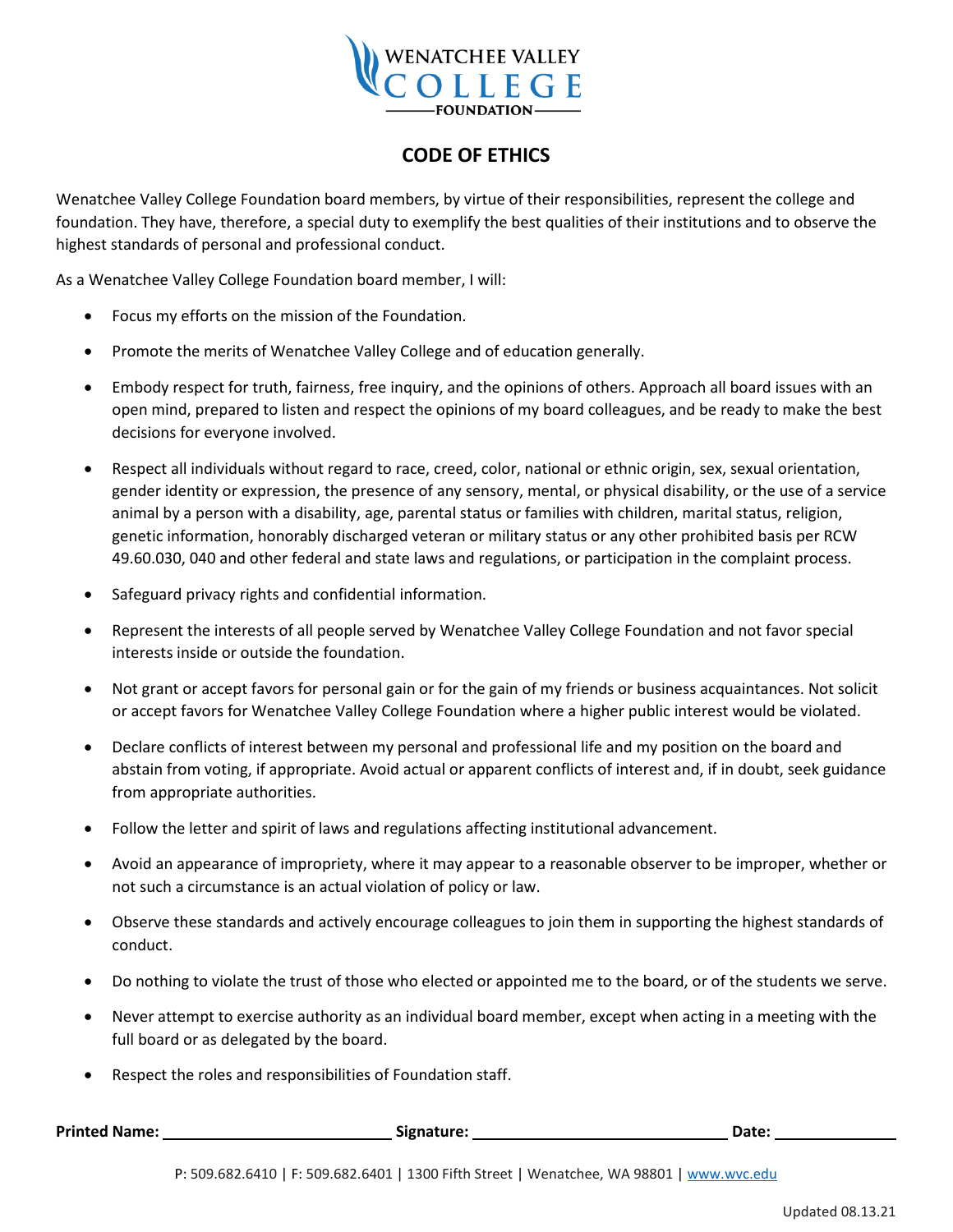

## **CONFLICT OF INTEREST**

After identifying the issue, matter, or transaction with respect to a conflict, a board member with a conflict shall withdraw from any further involvement in that issue, matter, or transaction unless a majority of the disinterested board members determines that the conflict is:

- a. immaterial or not averse to the interests of the WVC Foundation *or*
- b. the benefits of allowing the person with the conflict to participate in the discussion or consideration, but not the final decision, outweigh the dangers; in which case the person may participate in the discussion, study or consideration of the issue, matter or transaction, but not the decision.

The minutes of the meeting at which the disclosure of any conflict is made will reflect that the disclosure was made and whether the person with the conflict withdrew, after making full disclosure of the matter in question and the conflict, and if he or she was present (or not present) for the final discussion of the matter and the final vote.

Please describe below any relationships, transactions, positions held (volunteer or otherwise), or circumstances you believe could contribute to a conflict of interest:

Please specify other nonprofit or for-profit boards you (or your spouse) sit on, any for-profit businesses for which you or an immediate family member are an officer or director, or a majority shareholder, and the name of your employer or any businesses you or a family member own:

| 1. | <u> 1989 - Andrea State Barbara, amerikan personal di sebagai personal di sebagai personal di sebagai personal d</u>                                                                                                                                                                                                   |            |
|----|------------------------------------------------------------------------------------------------------------------------------------------------------------------------------------------------------------------------------------------------------------------------------------------------------------------------|------------|
|    | 2. $\qquad \qquad$                                                                                                                                                                                                                                                                                                     |            |
|    |                                                                                                                                                                                                                                                                                                                        |            |
| 4. |                                                                                                                                                                                                                                                                                                                        |            |
|    | $5.$ $\frac{1}{2}$ $\frac{1}{2}$ $\frac{1}{2}$ $\frac{1}{2}$ $\frac{1}{2}$ $\frac{1}{2}$ $\frac{1}{2}$ $\frac{1}{2}$ $\frac{1}{2}$ $\frac{1}{2}$ $\frac{1}{2}$ $\frac{1}{2}$ $\frac{1}{2}$ $\frac{1}{2}$ $\frac{1}{2}$ $\frac{1}{2}$ $\frac{1}{2}$ $\frac{1}{2}$ $\frac{1}{2}$ $\frac{1}{2}$ $\frac{1}{2}$ $\frac{1}{$ |            |
|    |                                                                                                                                                                                                                                                                                                                        |            |
|    | Printed Name: <u>_______________________________</u>                                                                                                                                                                                                                                                                   | Date: 1988 |